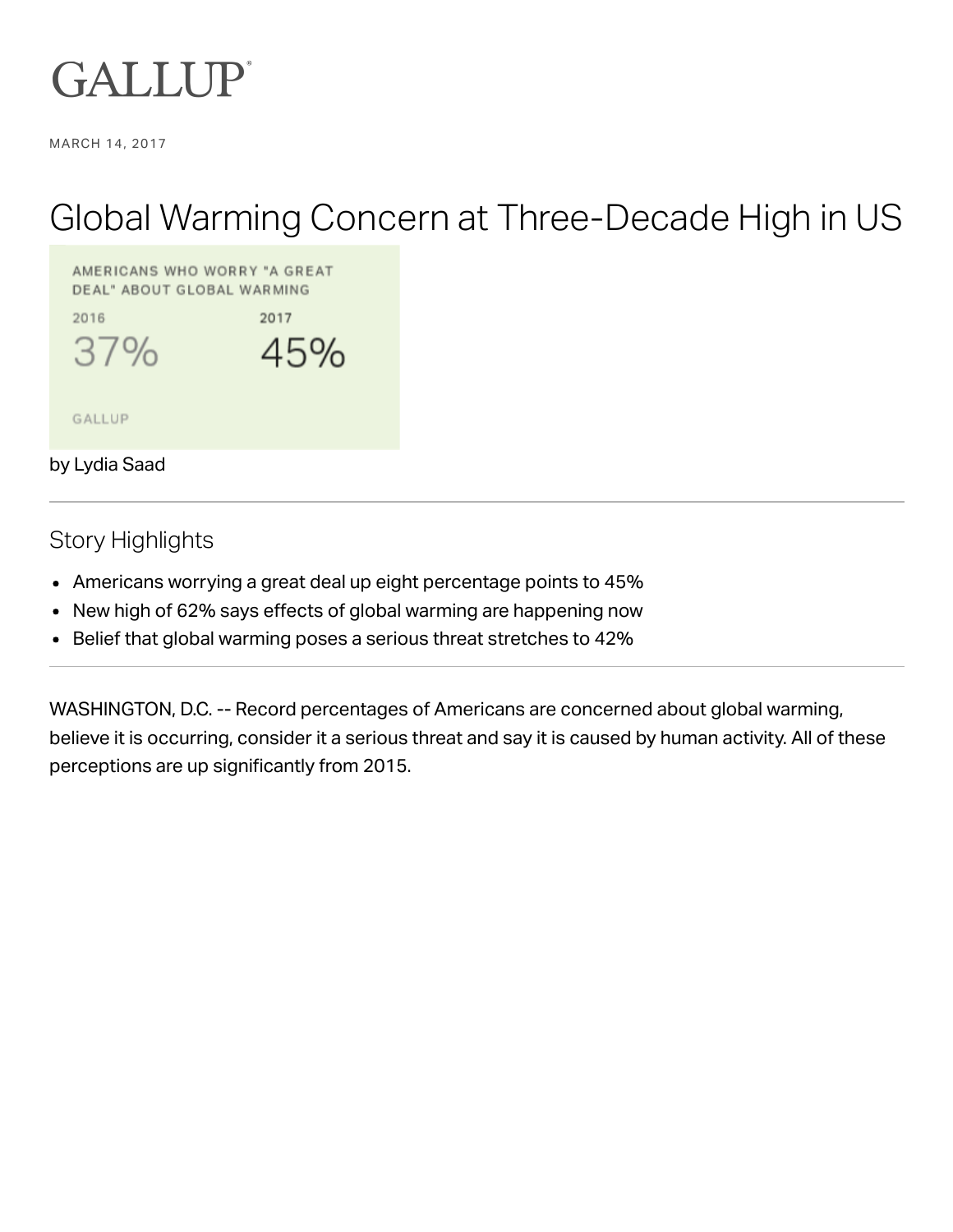# Summary of Americans' Views on Global Warming

|                                                                      | 2001-2014<br>(average) | 2015 | 2016 | 2017 |
|----------------------------------------------------------------------|------------------------|------|------|------|
| Say most scientists believe<br>global warming is occurring           | 60%                    | 62%  | 65%  | 71%  |
| Believe global warming is caused<br>by human activities              | 57%                    | 55%  | 65%  | 68%  |
| Believe effects of global warming<br>have already begun              | 54%                    | 55%  | 59%  | 62%  |
| Worry a great deal about<br>global warming                           | 32%                    | 32%  | 37%  | 45%  |
| Think global warming will pose<br>a serious threat in their lifetime | 35%                    | 37%  | 41%  | 42%  |
| All polls conducted in March<br><b>GALLUP</b>                        |                        |      |      |      |

Forty-five percent of Americans now say they worry "a great deal" about global warming, up from 37% a year ago and well above the recent low point of 25% in 2011. The previous high was 41%, recorded in 2007. Another 21% currently say they worry "a fair amount" about global warming, while 18% worry "only a little" and 16% worry "not at all."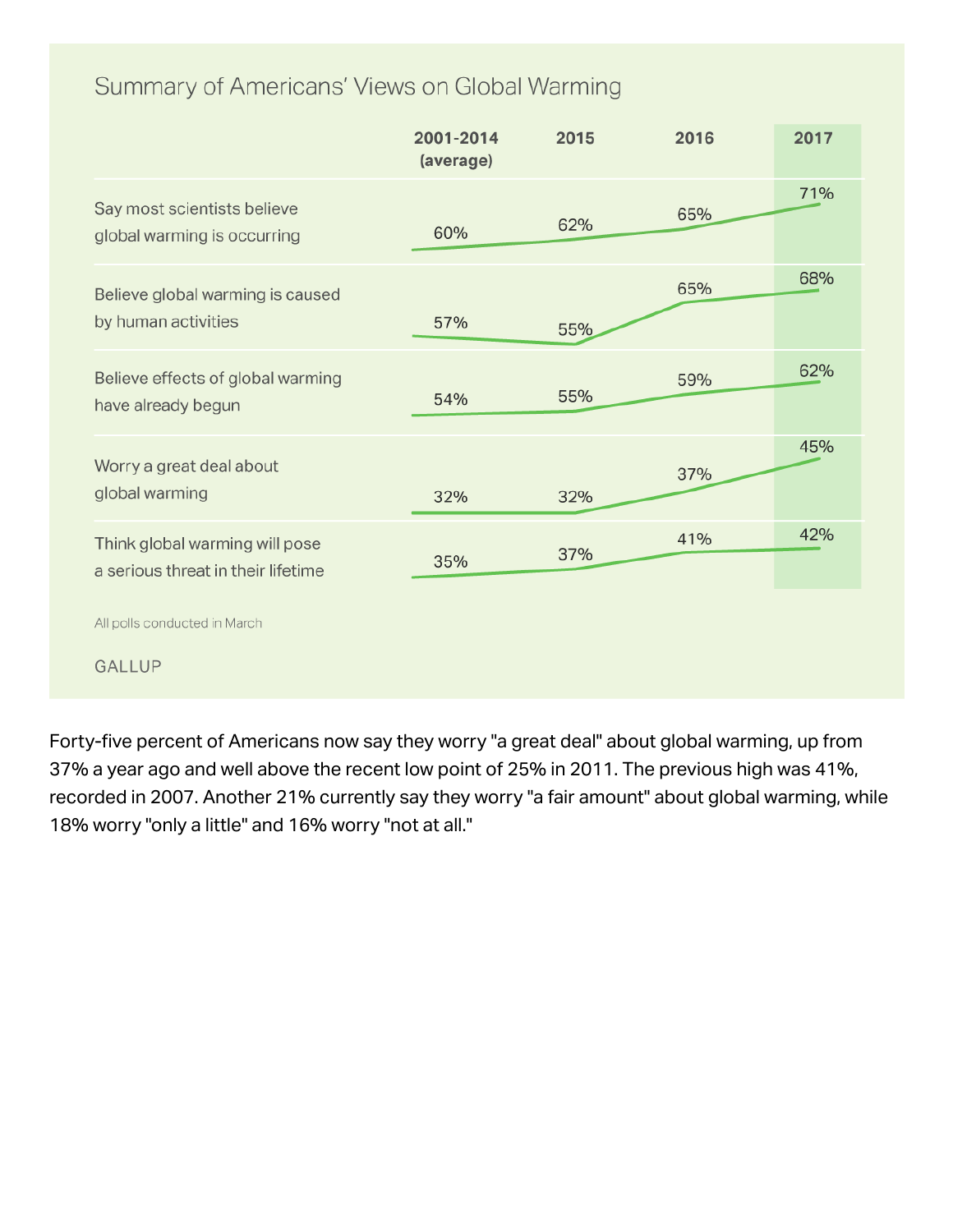# Americans' Concern About Global Warming/Climate Change

I'm going to read you a list of environmental problems. As I read each one, please tell me if you personally worry about this problem a great deal, a fair amount, only a little or not at all. How about global warming or climate change?



Americans' level of worry about global warming has seesawed over the past two decades. Several plausible reasons for the fluctuations include the May 2006 release of "An Inconvenient Truth," highlighting U.S. Vice President Al Gore's aim to educate Americans about global warming, as well as controversy from 2009 to 2011 surrounding global warming research. The dip in concern between 2007 and 2011 also may reflect Americans' attention being diverted to the economy during the recession and post-recession years.

Unusual weather, particularly record-breaking warm temperatures in the U.S. in recent years, may explain increases in public concern.

Gallup's 2017 Environment survey was conducted March 1-5 on the heels of the country's secondwarmest February on record. The pattern was similar in March 2016 when Gallup recorded a fivepercentage-point spike in the percentage of Americans who worried a great deal about global warming following that year's unseasonably warm February.

In addition to warmer weather, anxiety about President Donald Trump's environmental stance could be a factor in Americans' heightened concern about global warming this year. The new poll found 57% of Americans saying Trump -- who has called global warming a "hoax" -- will do a poor job of protecting the environment. That far exceeds the percentages of Americans predicting the same for Barack Obama or George W. Bush at the start of each one's first term.

## **Record High Believe That Effects of Global Warming Are Evident**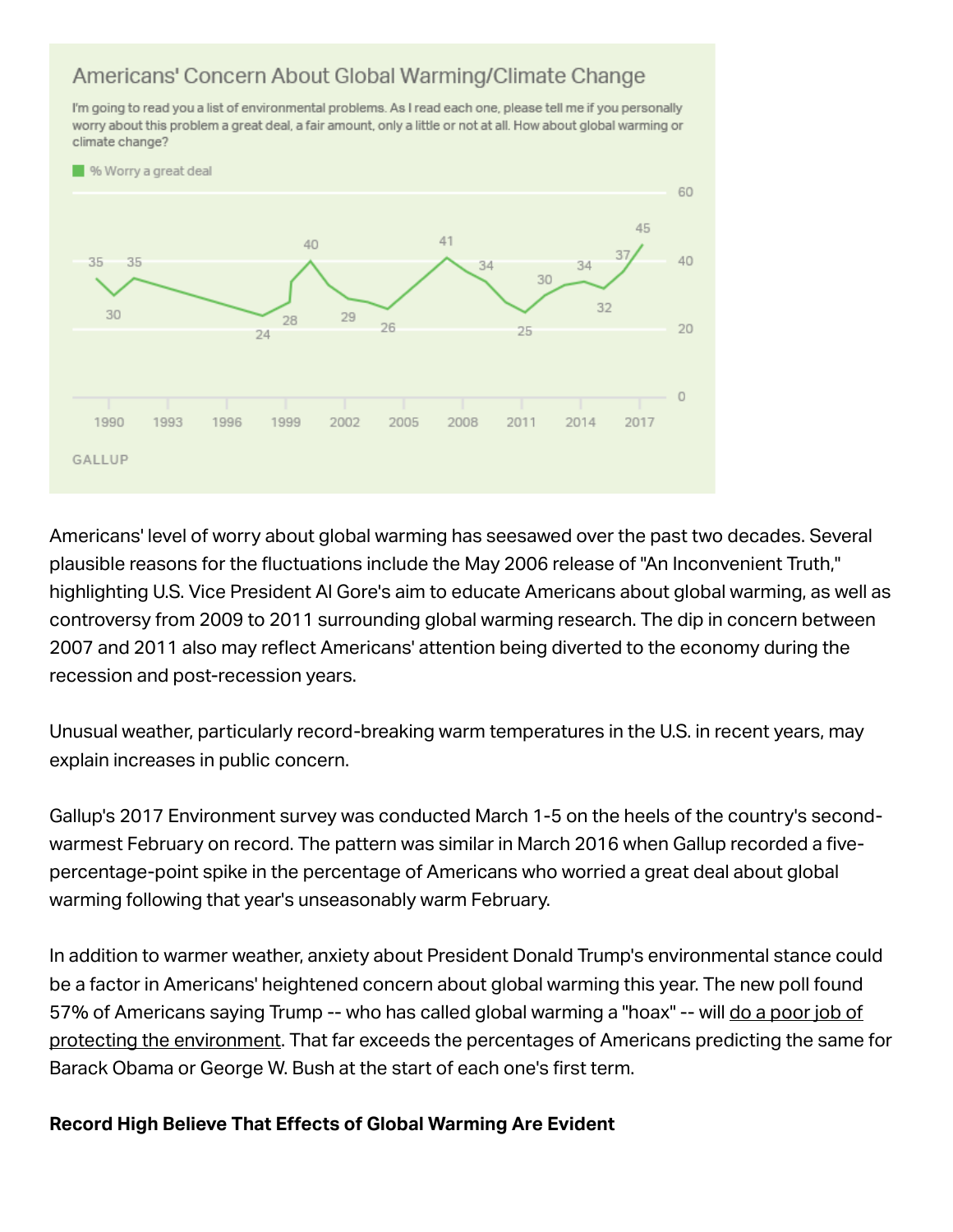Sixty-two percent of Americans now believe the effects of global warming have already begun to happen. That eclipses the previous high of 61% recorded in 2008 and is up from 49% in 2011.



Americans' belief that global warming is already creating problems is about as high now as it was in 2007 and 2008. Although temperatures were not unusually high leading up to those surveys, the idea that climate change was causing extreme weather, such as Hurricane Katrina in 2005, had become a national discussion. Gallup polls at the time showed Democrats especially concerned about the effects of global warming. Concern dipped in 2009 as focus may have shifted to the recession and controversies such as Climategate in 2009 and 2011. The latter may have temporarily raised public doubts about the validity of climate research.

Beyond the 62% of Americans who believe the effects of global warming have already begun, another quarter thinks they will happen eventually -- either within a few years (4%), within their lifetime (7%) or further into the future (16%). Just 9% say they will never happen.

## **Americans' Increasingly Blame Human Activity**

Sixty-eight percent of Americans -- the highest Gallup has recorded -- believe increases in Earth's temperatures over the last century are mainly due to the effects of pollution from human activities. Just 29% now attribute global warming to natural changes in the environment. These opinions were gathered prior to the Environmental Protection Agency chief, Scott Pruitt, saying he is not persuaded that human activity is a primary factor in global warming.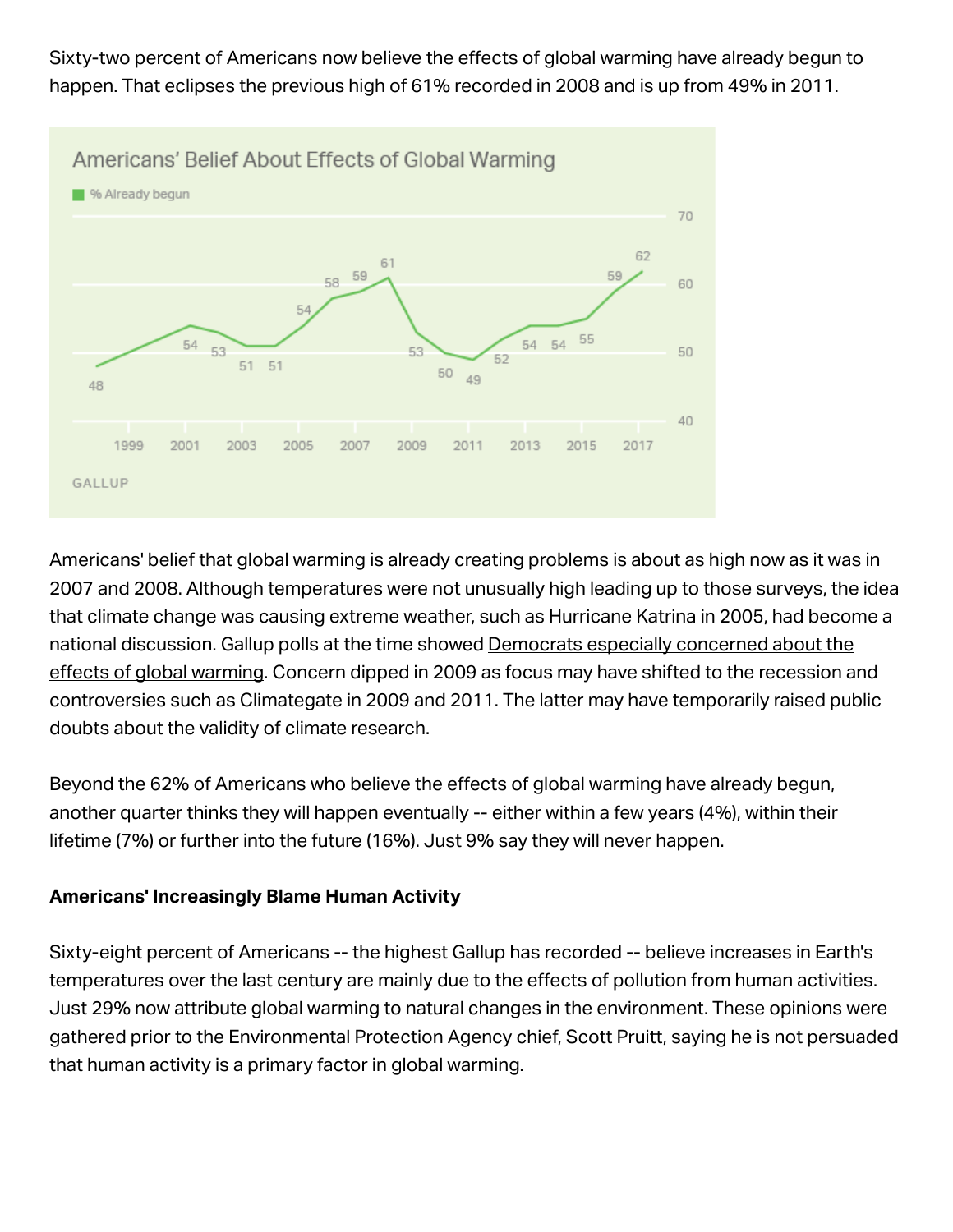

Additionally, 71% of Americans -- also a record high -- agree that most scientists believe global warming is occurring. This is up from 65% a year ago and is easily the highest Gallup has recorded since 1997. The low point was 52% in 2010.

Although Americans widely acknowledge global warming and humans' role in it, a key reason climate change ranked last in importance as a voting issue in 2016 may be that the public discounts the severity of the problem -- at least in the short term. Less than half (42%) believe global warming will pose a serious threat to themselves or their way of life in their lifetime. This percentage is the highest Gallup has recorded in over two decades but is essentially unchanged from 2016.

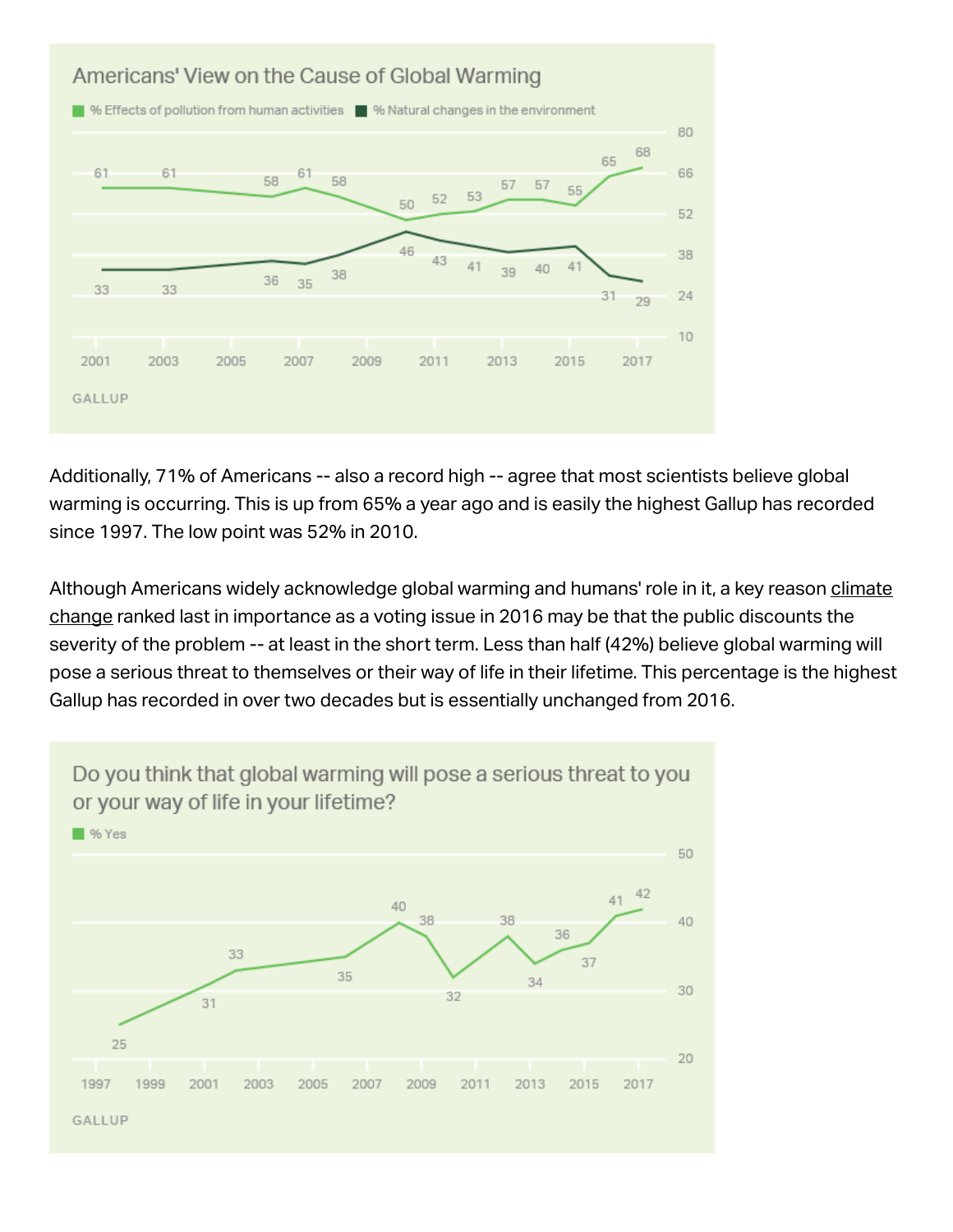## **Bottom Line**

U.S. public concern about global warming has ebbed and flowed over the past decade and a half but has generally been on an upswing since hitting a recent low point in 2011. Concern has increased each of the past two years, coinciding with an improved economy and back-to-back unseasonably warm winters.

Whatever the reason, the percentage of Americans worrying a great deal about global warming is at a record high, as is Americans' belief that its effects have already begun and that human activity is the major cause. Still, less than half worry greatly about global warming or believe it poses a serious threat to their lives.

A subsequent Gallup report will explore the 2017 findings and trends by subgroup to show whether the increased concern this year is shared broadly or confined to certain groups.

#### Historical data are available in Gallup Analytics.

#### **SURVEY METHODS**

Results for this Gallup poll are based on telephone interviews conducted March 1-5, 2017, with a random sample of 1,018 adults, aged 18 and older, living in all 50 U.S. states and the District of Columbia. For results based on the total sample of national adults, the margin of sampling error is ±4 percentage points at the 95% confidence level. All reported margins of sampling error include computed design effects for weighting.

Each sample of national adults includes a minimum quota of 70% cellphone respondents and 30% landline respondents, with additional minimum quotas by time zone within region. Landline and cellular telephone numbers are selected using random-digit-dial methods.

#### View survey methodology, complete question responses and trends.

Learn more about how the Gallup Poll Social Series works.

RELEASE DATE: March 14, 2017

SOURCE: Gallup http://www.gallup.com/poll/206030/global-warming-concern-three-decade-high.aspx CONTACT: Gallup World Headquarters, 901 F Street, Washington, D.C., 20001, U.S.A +1 202.715.3030